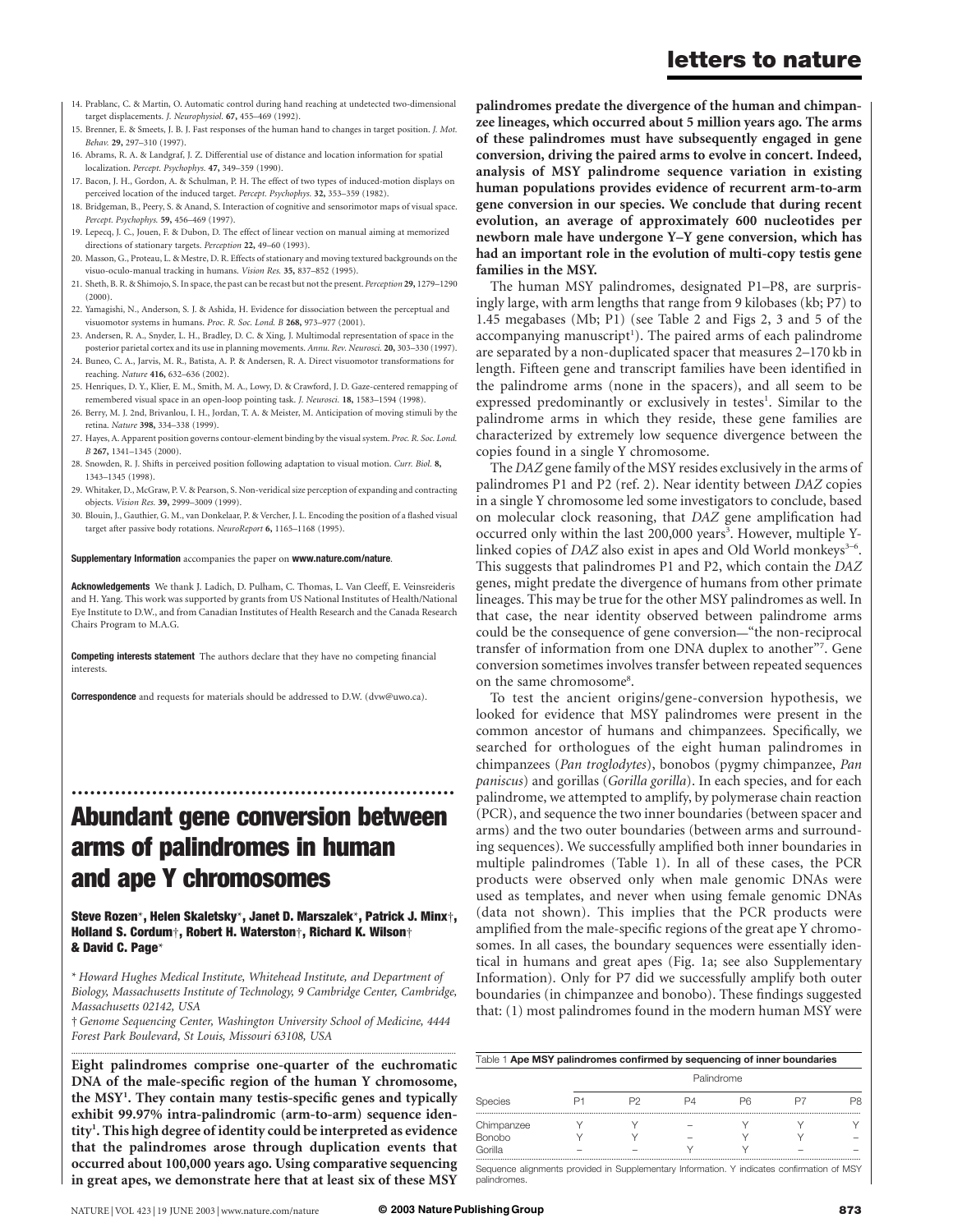## letters to nature



Figure 1 Sequence comparison of human and ape MSY palindromes. a, Nucleotide sequences of inner boundaries of palindrome P6 in human and apes. Dots represent identity to human sequence. Full interspecific alignments of this and other palindromes' boundaries are in Supplementary Information. **b**, Overview of sequence divergence between human and chimpanzee palindromes, and between palindrome arms within each species. Each palindrome is shown to scale, folded about the centre of the spacer. For palindromes P1/P2 and P6, only the central portions are contained in sequenced chimpanzee BACs, and the palindromes are not perfectly centred within the BACs. Therefore, more sequence from one arm is available than from the other. For P1/P2 we include the 5' and 3' DAZ exons but exclude the central, intragenically duplicated regions of the gene<sup>24</sup>). The CDY1 genes are not in the portions of P1 shown<sup>1</sup>. For palindrome P7, the entire sequence of both arms is represented in sequenced chimpanzee BACs, as is extensive flanking, non-ampliconic sequence. Supplementary Table 8 provides confidence intervals, calculations and links to sequence alignments.

already present, in the MSY, in the common ancestor of humans and chimpanzees; and (2) inner boundaries are more highly conserved than outer boundaries.

To enable detailed comparisons of human and chimpanzee palindromes, we screened a male chimpanzee genomic bacterial artificial chromosome (BAC) library for clones homologous to the inner boundaries of human palindromes P1–P8. We identified and then sequenced chimpanzee BACs corresponding to palindromes P1, P2, P6 and P7. (The BAC library provided only one- to twofold coverage, on average, of chimpanzee MSY sequences and thus was not expected to contain all boundaries of MSY palindromes.) Comparative sequence analysis confirmed the structural similarity of the human and chimpanzee palindromes and, by inference, their common ancestry (Fig. 1b; see Supplementary Information for complete sequence alignments). We observed 1.44% sequence divergence, on average, between orthologous palindrome arms in human and chimpanzee (Fig. 1b and Table 2). Such divergence between species probably reflects the simple accumulation of neutral mutations in the human and chimpanzee lineages after



Figure 2 Site in CDY1 showing evidence of multiple independent gene conversion events. This site, named  $CDY1+381$ , occurs in each arm of palindrome P1.  $a$ , Sequence traces for samples PD365, PD335 and PD207 with C/C, C/T and T/T chromosomes, respectively. **b**, Distribution of C/C, C/T and T/T chromosomes in the MSY genealogical tree, focusing on the cluster of related branches to which C/T and T/T chromosomes are confined. M92, M67, M12, M172, p12f: biallelic polymorphisms that define branch points in the part of the tree shown<sup>26-28</sup>. See Supplementary Fig. 1 for the full tree and inference of ancestral genotypes.

their separation. However, within each of the chimpanzee palindromes studied, we observed markedly little arm-to-arm divergence: 0.028%, on average, which is statistically indistinguishable from the 0.021% arm-to-arm divergence observed in the human MSY palindromes (Table 2; see also Supplementary Table 7). We conclude that the MSY palindromes predated separation of the human and chimpanzee lineages, and that, in both the human and chimpanzee lineages, the paired arms of the palindromes evolved in concert.

If gene conversion between palindrome arms was responsible for our findings, it might leave traces in the recent genealogy of the human MSY. In particular, we might find evidence that single nucleotide differences between the two arms of a human MSY palindrome had been eliminated by gene conversion. Examination of two CDY genes—one in each arm of palindrome P1—revealed a duplicated site of sequence variation that fulfilled this prediction. By sequencing this duplicated site in diverse, unrelated men, we identified some Y chromosomes with a C at this site in both arms of P1 (C/C chromosomes), other chromosomes with a C in one arm and a T in the second arm (C/T chromosomes), and other chromosomes with a T in both arms (T/T chromosomes; Fig. 2a). We confirmed these findings using a PCR/restriction-digestion assay (Supplementary Fig. 4). This single nucleotide substitution occurs at nucleotide 381 of the CDY coding region but does not alter the predicted amino acid sequence.

We then typed this nucleotide variant in 171 unrelated men chosen to represent the great diversity of Y chromosomes that other investigators have discovered in human populations. Specifically, these 171 Y chromosomes represented 42 distinct branches of a robust tree of human Y chromosome genealogy (Supplementary Fig. 1)<sup>9</sup>. In this sampling of the MSY genealogical tree, C/T chromosomes and T/T chromosomes were confined to a young cluster of five closely related branches (Fig. 2b; see also Supplementary Fig. 1). In the 37 other tested branches, only C/C chromosomes were observed. This distribution (Fig. 2b) suggested that the chromosome immediately ancestral to the five-branch cluster was C/T, and that this chromosome had arisen (from a C/C chromo-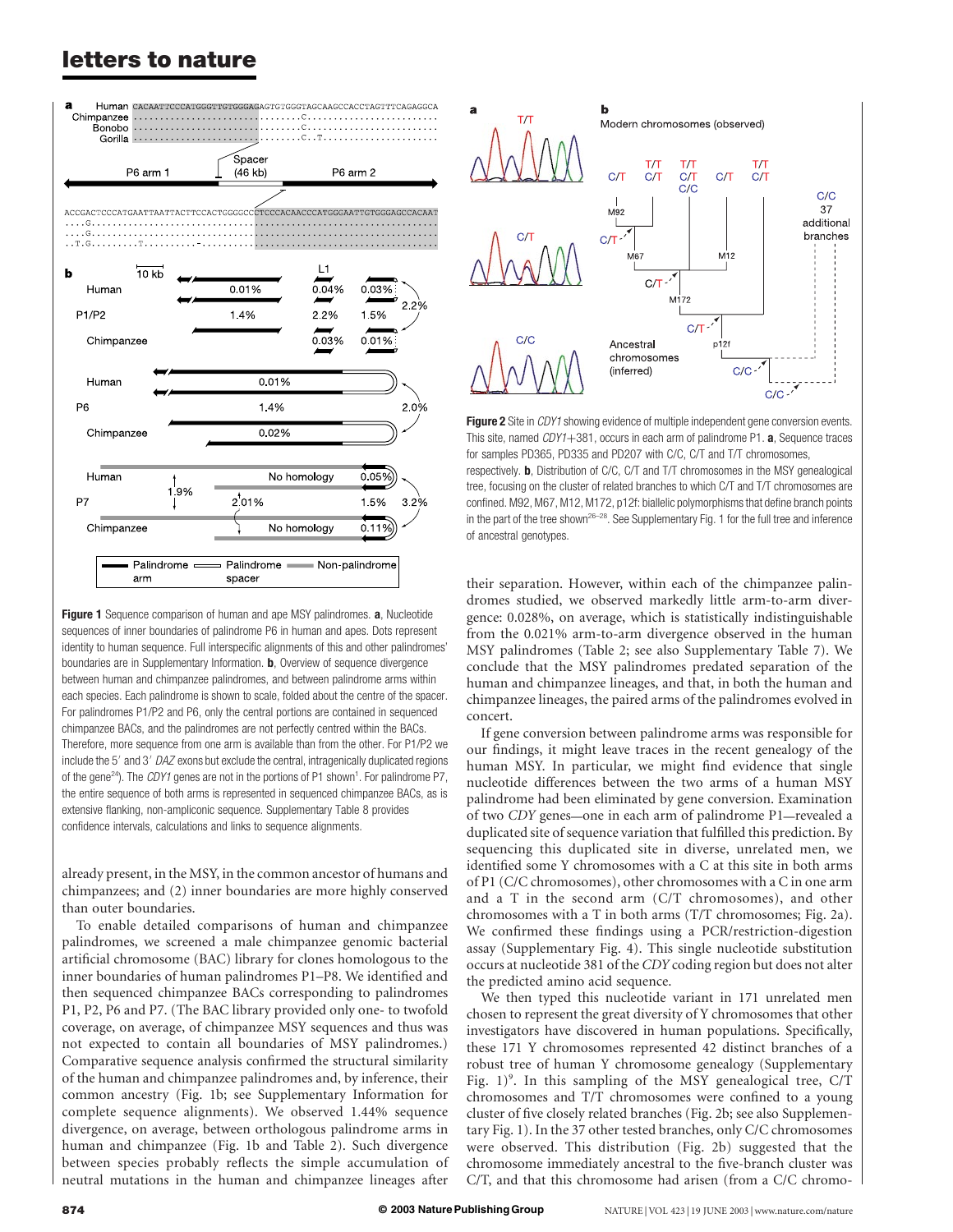## letters to nature

| Table 2 Sequence divergence in MSY palindromes |             |            |                 |                                     |                                       |  |  |  |
|------------------------------------------------|-------------|------------|-----------------|-------------------------------------|---------------------------------------|--|--|--|
| Comparison                                     | Length (kb) | Divergence |                 |                                     |                                       |  |  |  |
|                                                |             | (% )       | 95% CI          | P-value versus<br>palindrome spacer | P-value versus<br>non-ampliconic MSY* |  |  |  |
| Human versus chimpanzee                        |             |            |                 |                                     |                                       |  |  |  |
| Palindrome arm+                                | 123         | 1.44       | $1.37 - 1.51$   | $2.2 \times 10^{-16}$               | $7.2 \times 10^{-16}$                 |  |  |  |
| Palindrome spacer                              | 61          | 2.26       | $2.14 - 2.38$   |                                     | $2.4 \times 10^{-14}$                 |  |  |  |
| Non-ampliconic MSY*                            | 287         | 1.79       | 1.75-1.84       | $\overline{\phantom{a}}$            |                                       |  |  |  |
| Human (arm-to-arm)                             | 82          | 0.021      | 0.012-0.035     |                                     |                                       |  |  |  |
| Chimpanzee (arm-to-arm)#                       | 76          | 0.028      | $0.017 - 0.042$ | $\hspace{0.05cm}$                   | $\overline{\phantom{a}}$              |  |  |  |

See Supplementary Tables 6–8 for details

\*Includes non-ampliconic sequence flanking P7 and sequence of an additional, non-ampliconic chimpanzee BAC.

†Some of the chimpanzee sequences are represented in a single copy in a sequenced chimpanzee BAC; results are unchanged if analysis is restricted to the portions of arms for which two copies were sequenced in chimpanzee.

‡The chimpanzee arm sequences compared are shorter than the corresponding human sequences because of deletions in the chimpanzee arms relative to human.

some) by a  $C \rightarrow T$  substitution in one arm of palindrome P1.

In three of this cluster's five branches, we observed T/T as well as C/T chromosomes (Fig. 2; see also Supplementary Fig. 1). This finding is readily explained by gene conversion in a C/T chromosome—the ancestral chromosome for this cluster—replacing the C in one arm of palindrome P1 with the T in the other arm. The data reveal at least three such gene-conversion events—one in each of the branches that have T/T chromosomes (Fig. 2b). In one of these branches, we also observed C/C chromosomes alongside C/Tand T/ T chromosomes (Fig. 2b). Here we surmise that gene conversion in a C/T chromosome replaced the T in one arm of P1 with the C in the other arm. Thus, during recent human history, gene conversion in C/T chromosomes has used either the C copy or the T copy as template. In addition, we investigated two other duplicated sites of sequence variation, and at both sites we found evidence of recurrent gene conversion during recent human history (Supplementary Figs 2 and 3).

How frequently does gene conversion occur in the MSY palindromes? Near uniformity of arm-to-arm sequence divergence in both human and chimpanzee palindromes (Table 2 in ref. 1 and Fig. 1b) suggests a steady-state balance between new mutations that create differences between arms, and gene-conversion events that erase these differences. Accordingly, we can calculate the rate of gene conversion needed to maintain the observed divergence in the face of new mutations. Let  $\mu$  be the human MSY mutation rate,  $1.6 \times 10^{-9}$  substitutions per nucleotide per year (see Methods). Let *d* be the observed divergence between human MSY palindrome arms (3  $\times$  10<sup>-4</sup> substitutions per duplicated nucleotide), and let c be the (unknown) rate of gene conversion (in both directions combined) per duplicated nucleotide per year. Differences between arms are introduced at a rate of  $2\mu$  (as a mutation in either arm creates a difference between arms), and homogenized at a rate of cd. Thus, at steady state,  $cd = 2\mu$ . Then  $c = 2\mu/d = 2 \times 1.6 \times 10^{-9}/$  $3 \times 10^{-4} = 1.1 \times 10^{-5}$  gene conversions per duplicated nucleotide per year. For a 20-year human generation, this corresponds to a rate of 2.2  $\times$  10<sup>-4</sup> conversions per duplicated nucleotide per generation, comparable to rates estimated directly in a mouse transgenic system<sup>10</sup>. Over the 5.4 Mb in human MSY palindromes (2.7  $\times$  10<sup>6</sup>) duplicated nucleotides), then, an average of about 600 duplicated nucleotides have undergone arm-to-arm gene conversion for every son born in recent human evolution. Most of these conversions would have involved two identical DNA sequences, and thus their products would be unobservable. The inferred kinetics of gene conversion in MSY palindromes is especially striking because the MSY was previously viewed as recombinationally inert under normal circumstances: it was known previously as the non-recombining region, or NRY.

At present, we do not know whether gene conversion in MSY palindromes occurs during meiosis, mitosis, or both. It may involve homology-directed double-strand break repair, as in gene conversion between homologous chromosomes or sister chromatids<sup>11</sup>. An

interesting observation is that human–chimpanzee divergence is significantly reduced in MSY palindrome arms as compared with other MSY sequences examined (Table 2). This reduction is evident even when comparing Alu and other interspersed repeat sequences that are presumed to be of little functional consequence (Supplementary Table 1). Thus, the reduced rate of evolution in palindrome arms does not seem to be due to selective constraints. A weak directional bias in gene conversion, favouring restoration of the original sequence, might account for these observations.

Our finding of abundant gene conversion in MSY palindromes raises questions about the molecular-clock dating of other segmental duplications in the human genome<sup>12</sup>. Some of these were interpreted as being of recent origin based on low copy-to-copy divergence<sup>13</sup>. In other cases, however, analysis by Southern blots<sup>14,15</sup> or quantitative  $PCR^{16}$  indicated that these duplications exist in great apes as well as in humans. Thus, these duplications might well represent conserved genomic organizations subject to gene conversion and concerted evolution. In the case of human X-chromosomal colour vision genes, 2 kb of comparative sequence data confirm concerted evolution<sup>17,18</sup>. Our current findings, taken together with these previous results, raise the possibility that gene conversion in primate genomes could be much more pervasive than previously thought.

Finally, we note a strong association between gene conversion and MSY testis genes. In humans, all genes in MSY palindromes seem to be expressed predominantly or exclusively in testes, and most MSY genes with this expression pattern occur in palindromes<sup>1</sup>. Given the abundance of gene conversion in palindromes, we infer that Y–Y gene conversion has accompanied and shaped the evolution of multi-copy testis gene families in the MSY. Perhaps some selective advantage stemmed from the palindromic duplication of MSY testis genes during human evolution. If so, has Y–Y gene conversion had a role in that advantage? Has it allowed genes in palindromes to resist, or at least retard, the evolutionary decay that is a hallmark of Y chromosome evolution<sup>19</sup>? This could explain the observation, as reported in the accompanying paper, that intact testis-specific genes tend to be located in palindrome arms whereas non-functional copies of these genes seem to be distributed randomly (see Table 4 in ref. 1). A full understanding of the functional and evolutionary significance of our findings will require further study in primates and other mammals.  $\Box$ 

### Methods

### Estimating the MSY mutation rate

We estimated the MSY mutation rate in the human lineage based on the data and analysis in ref. 20, and an estimate of 5.5 million years ago for the most recent common ancestor of humans and chimpanzees<sup>21</sup>. The result is  $1.6 \times 10^{-9}$  substitutions per nucleotide per year (Supplementary Fig. 5).

#### PCR amplification and sequencing of palindrome boundaries

Supplementary Table 2 lists the PCR primers and conditions used to amplify palindrome boundaries. Supplementary Table 3 provides GenBank accession numbers for the chimpanzee, bonobo and gorilla sequences obtained.